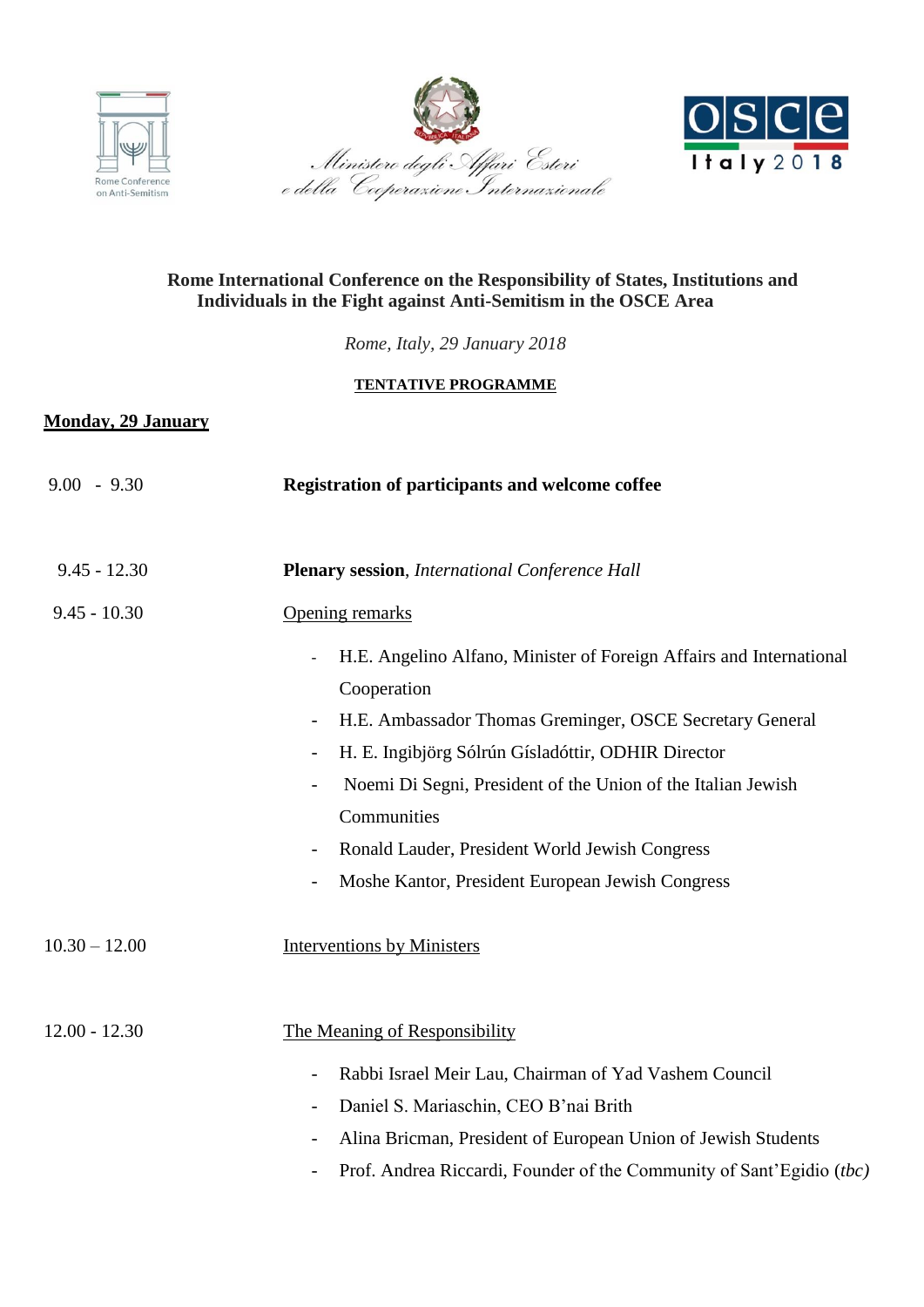| $12.30 - 13.45$   | <b>Lunch break</b>                                                                                                                                                                                                                                                                                                                                                                                                                                                                                                                                                                                                                                                                                                                                                                                                                                                                      |
|-------------------|-----------------------------------------------------------------------------------------------------------------------------------------------------------------------------------------------------------------------------------------------------------------------------------------------------------------------------------------------------------------------------------------------------------------------------------------------------------------------------------------------------------------------------------------------------------------------------------------------------------------------------------------------------------------------------------------------------------------------------------------------------------------------------------------------------------------------------------------------------------------------------------------|
| $14.00 - 16.00$   | <b>Panel 1, International Conference Hall</b>                                                                                                                                                                                                                                                                                                                                                                                                                                                                                                                                                                                                                                                                                                                                                                                                                                           |
|                   | "Responsibility: the role of law makers and civil servants"                                                                                                                                                                                                                                                                                                                                                                                                                                                                                                                                                                                                                                                                                                                                                                                                                             |
|                   | <i>Moderator:</i> Maurizio Molinari, Editor in Chief of the daily La Stampa                                                                                                                                                                                                                                                                                                                                                                                                                                                                                                                                                                                                                                                                                                                                                                                                             |
|                   | <b>Panel Speakers:</b>                                                                                                                                                                                                                                                                                                                                                                                                                                                                                                                                                                                                                                                                                                                                                                                                                                                                  |
|                   | David Harris's Video Message, CEO American Jewish Committee<br>$\overline{\phantom{a}}$<br>Cristina Finch, Head of Department for Tolerance and Non-<br>discrimination, ODHIR<br>Katharina von Schnurbein, Special Coordinator of EU Commission on<br>Ξ.<br>Anti-Semitism<br>Franco Gabrielli, Chief of Italian Police<br>Ruth Dureghello, President of Rome Jewish Community<br>Sandro De Bernardin, incoming Chair of International Holocaust<br>Remembrance Alliance IHRA<br>John Mann MP, President of International Coalition for Combatting<br>Anti-Semitism<br>Raya Kalenova, Executive Vice President, European Jewish Congress<br>Mark Weitzman, Director of Government Affairs, Simon Wiesenthal<br>Center, Washington<br>Prof. Dr. Bulent Senay, Personal Representative of the OSCE<br>Chairperson-in-Office on Combating Intolerance and Discrimination<br>against Muslims |
|                   | Speaking time: $10'$ each divided in two round-table debates and $20' Q\&A$                                                                                                                                                                                                                                                                                                                                                                                                                                                                                                                                                                                                                                                                                                                                                                                                             |
| $14.00 - 16 - 00$ | <b>Panel 2, Aldo Moro Hall</b>                                                                                                                                                                                                                                                                                                                                                                                                                                                                                                                                                                                                                                                                                                                                                                                                                                                          |
|                   | "Responsibility: religion and anti-Semitism"                                                                                                                                                                                                                                                                                                                                                                                                                                                                                                                                                                                                                                                                                                                                                                                                                                            |
|                   | <b>Panel Speakers:</b>                                                                                                                                                                                                                                                                                                                                                                                                                                                                                                                                                                                                                                                                                                                                                                                                                                                                  |
|                   | Rabbi Lord Johnathan Sacks's Video Message<br>Msgr. Ambrogio Spreafico, President of the Italian Catholic Bishops<br>Conference's Commission for Ecumenism and Dialogue<br>Rabbi Meir Israel Lau, Chairman of Yad Vashem Council<br>Rabbi Pinchas Goldschmidt, President of the Conference of European<br>Rabbis<br>Metropolitan Emmanuel, Metropolitan of the Greek-Orthodox<br>Metropolis of France<br>Ahmad Abbadi, Secretary General of the Moroccan Rabita<br>Mohammadia (tbc)<br>Rabbi Riccardo Di Segni, Chief Rabbi of Rome                                                                                                                                                                                                                                                                                                                                                     |

- Dina Porat, Director of Kantor Center for the study of Contemporary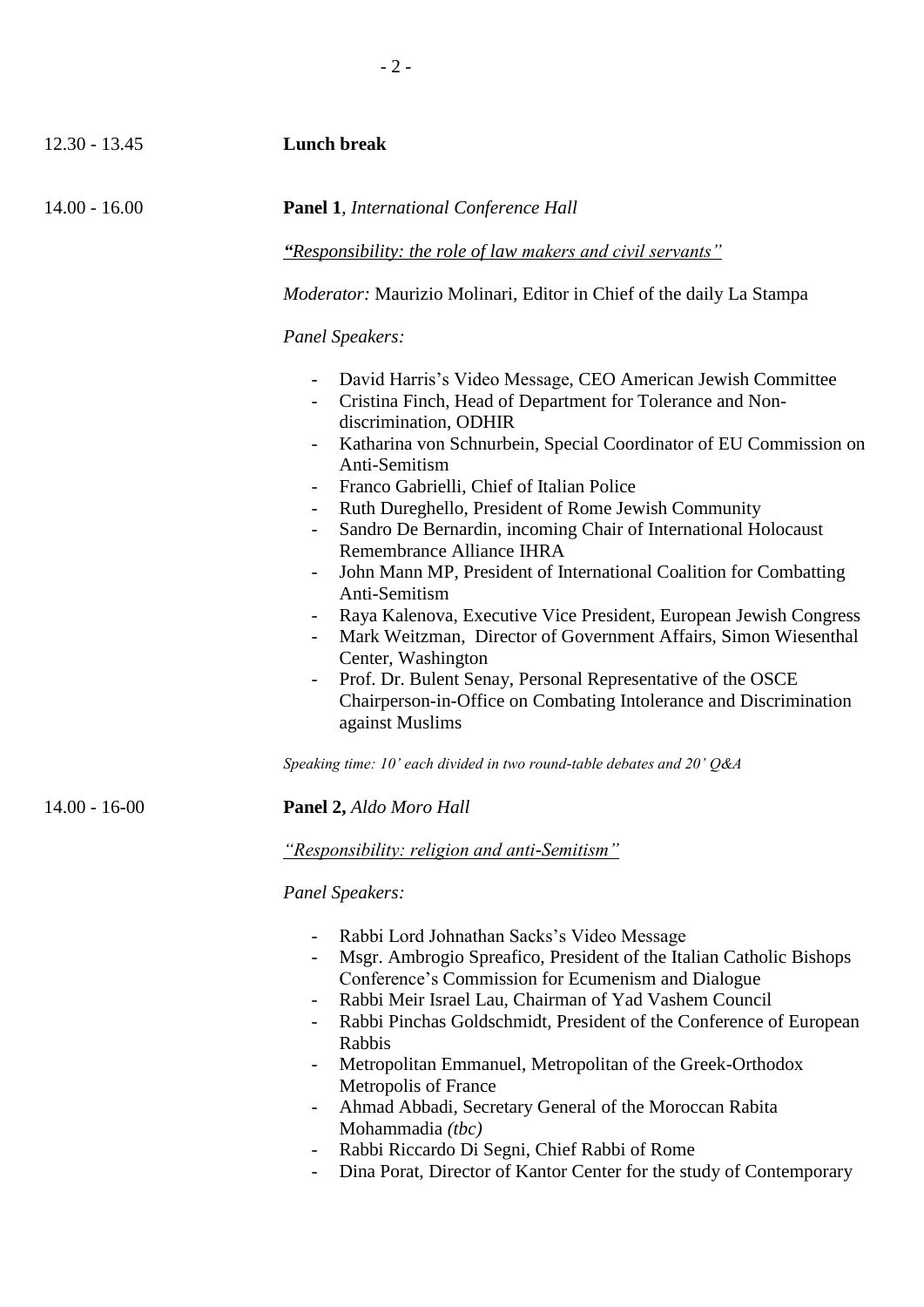Salvatore Martinez, Personal Representative of OSCE Chairperson-in-Office for the fight against racism, xenophobia and non-discrimination

16.00 – 18.00 **Panel 3**, *International Conference Hall*

*"Responsibility: the challenge of digital platforms"*

## *Panel Speakers:*

- Robert Singer, Executive Vice President, World Jewish Congress
- Sharon Nazarian, Senior Vice President, Anti-Defamation League
- Imam Yahya Pallavicini, President of COREIS
- Lisa Billig Palmieri, Italian Representative of American Jewish Committee
- Robin Sclafani, Director of CEJI- A Jewish Contribution to an Inclusive Europe
- Aibhinn Kelleher, Facebook Policy Manager for Europe, Middle East and Africa
- Giorgia Abeltino, Director for Global Public, Google Cultural Institute
- Nunzia Ciardi, Director of the Italian Communication Police

16.00 – 18.00 **Panel 4,** *Aldo Moro Hall*

*"Responsibility: the role of educators and sports"*

#### *Panel Speakers:*

- Prof. Robert Rozett, Representative of Yad Vashem
- Prof. Marco Mancini, Head of Department for the High Education and Research at the Ministry of Education, University and Research *(tbc)*
- Daniel Robert Williams, Deputy Director, International Affairs, U.S. Holocaust Memorial Museum, Washington
- Giovanna Boda, Chief Department Gender equality, Italian Government
- Charles Asher Small, Executive Director, Institute for the Study of Global Antisemitism and Policy, ISGAP
- Prof. Abdellah Redouane, Secretary General of the Cultural Centre of the Grand mosque of Rome *(tbc)*
- Rabbi Meni Even Israel, Talmud Project
- Clelia Piperno, Talmud Project
- Simonetta Della Seta, Director of MEIS Museum of Ferrara
- UEFA Representative *(tbc)*
- Federico Balzaretti, Manager at Roma Calcio, former Member of Italian Football National Team